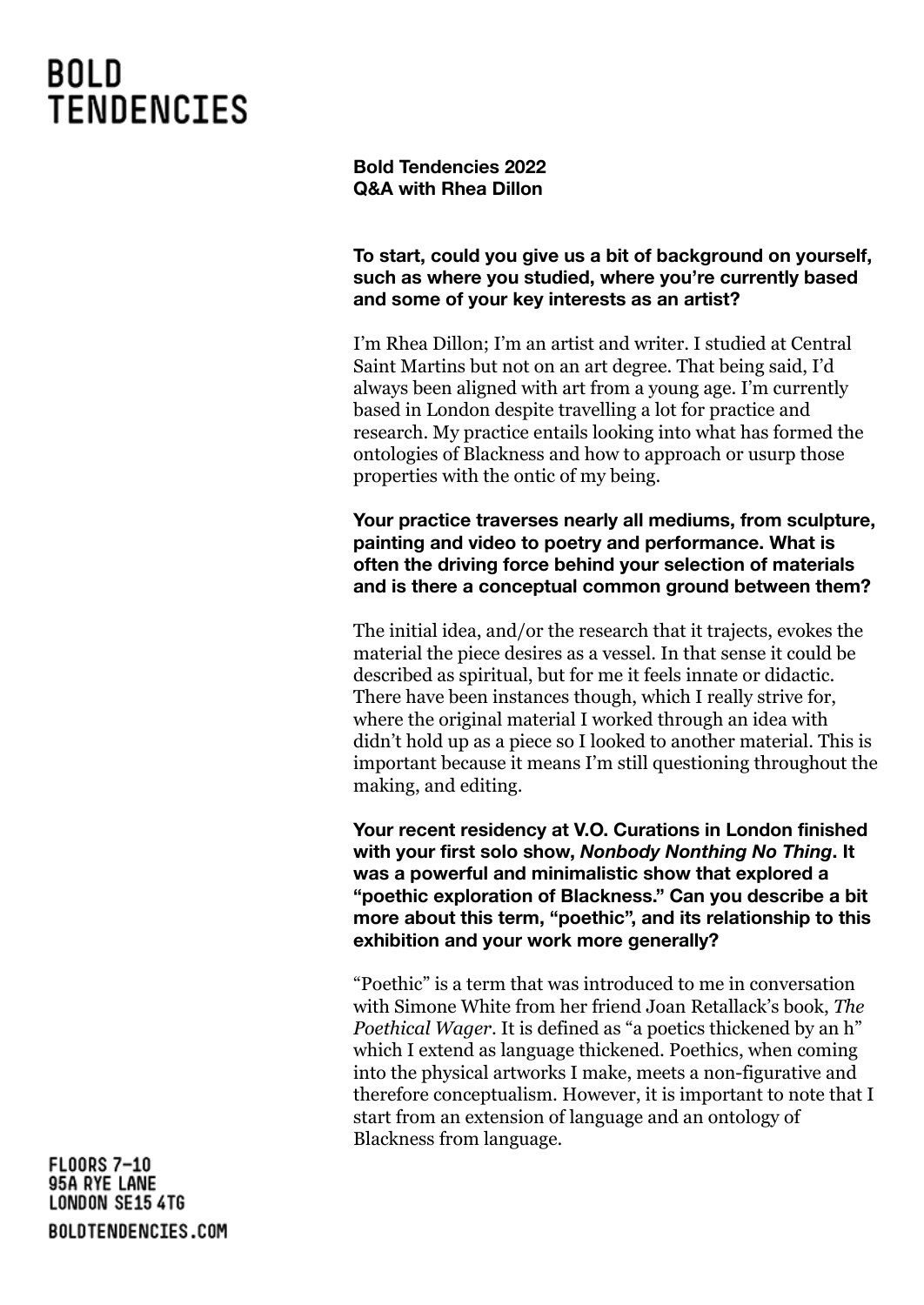# **BOLD TENDENCIES**

### **Your new commission for Bold Tendencies 2022 is called** *9/3 or I know how to fall (3) and I was born to nights (9)***. Can you briefly describe the physical piece?**

*Nine over three* is a series of 9 triboid plinths (triangular faced cuboids) stacked on top of one another, turning to reach heaven. This stacking forms a minimalist obelisk made out of Sapele mahogany.

**Immediately, the work strikes me as taking the scale of a public monument or classical statue. Did you intend to draw this connection, and if so, how do you think the work might engage with the question of who and what we choose to memorialise in society?**

With 2020's Black Lives Matter uprising following the murder of George Floyd, a number of statues of colonisers were and continue to be torn down globally. I wanted to think about removal. Removal connects to the removal of African people from the continent for the Slave Trade. Removal, in this instance, is removing the figurative reminder of this global pillaging that colonists did in the making of the Capitalocene… and so we are left with the plinth. I wanted to give space for the removal of spirit in that this is now an empty holder for a non-body. The plinths are triboids as that connects them numerically to the triangular slave trade route map. Then this ascension to heaven results in a birds eye view of a 9 pointed star. 9 plinths and 9 points both reference the Nine Nights tradition in Jamaican culture, where on the ninth night after a person's death families have a large celebration to finally see off the spirit, to see off the duppy.

**Over the past few years you have been working a lot with African hardwood, seen in your new commission but also in your recent solo exhibition with Soft Opening,** *Janus***. What do you find so evocative about this type of wood?**

Mahogany has history in being indigenous to West Africa and thus being used to build the slave ships that would have transported my ancestors to the Caribbean and the New World.

**Much of your work, and I think this is typified in your new commission, suggests a confluence between lyrical expressions of home and identity, alongside those of abstraction, dynamism and estrangement. Do you think**

**FLOORS 7-10** 95A RYE LANE **LONDON SE15 4TG** BOLDTENDENCIES.COM